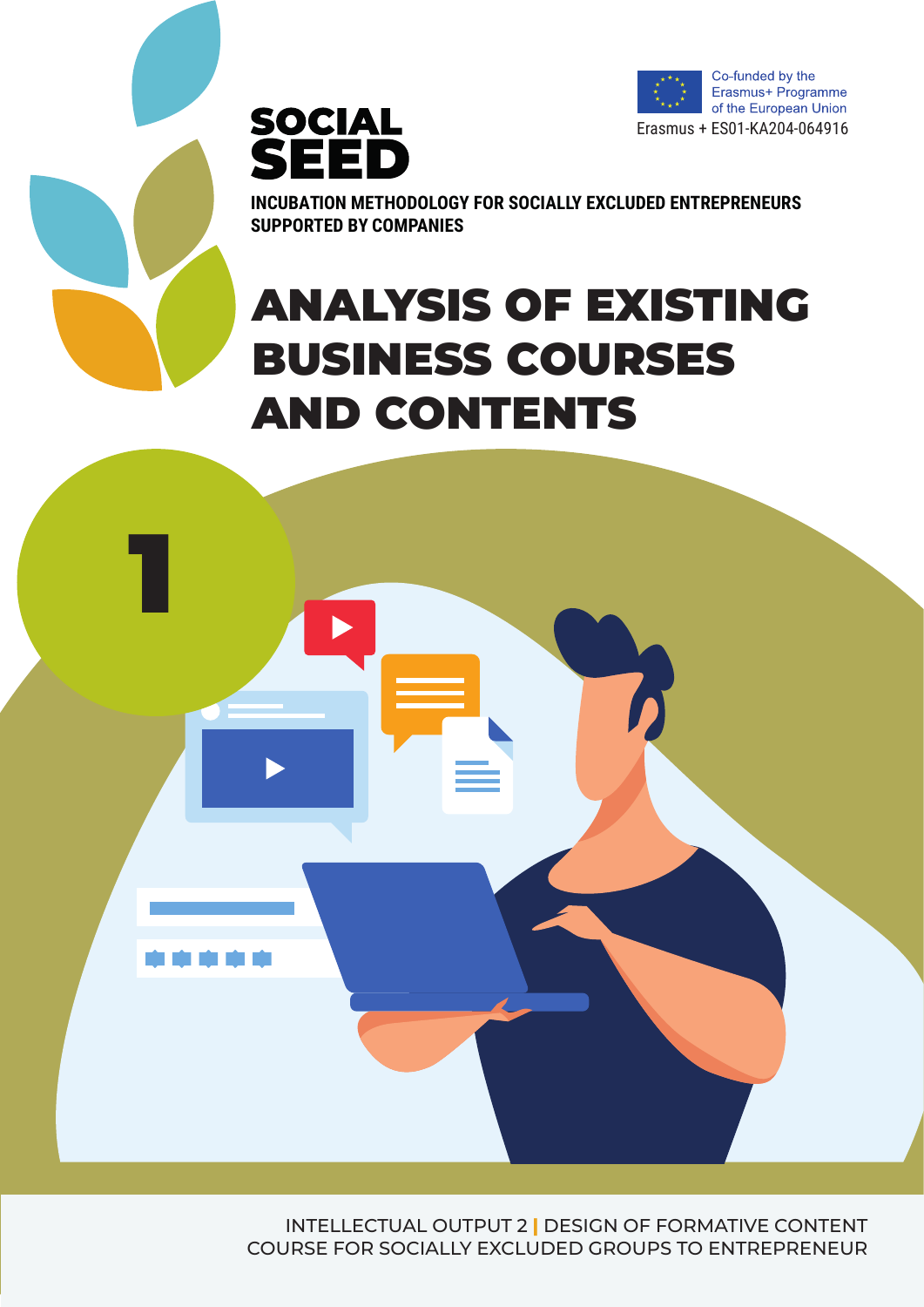



## **Intellectual Output 2: Design of formative content course for socially excluded groups to entrepreneur.**

## **ANALYSIS OF EXISTING BUSINESS COURSES AND CONTENTS**



The European Commission support for the production of this document does not constitute an endorsement of the contents which reflects the views only of the authors, and the Commission cannot be held responsible for any use which may be made of the information contained therein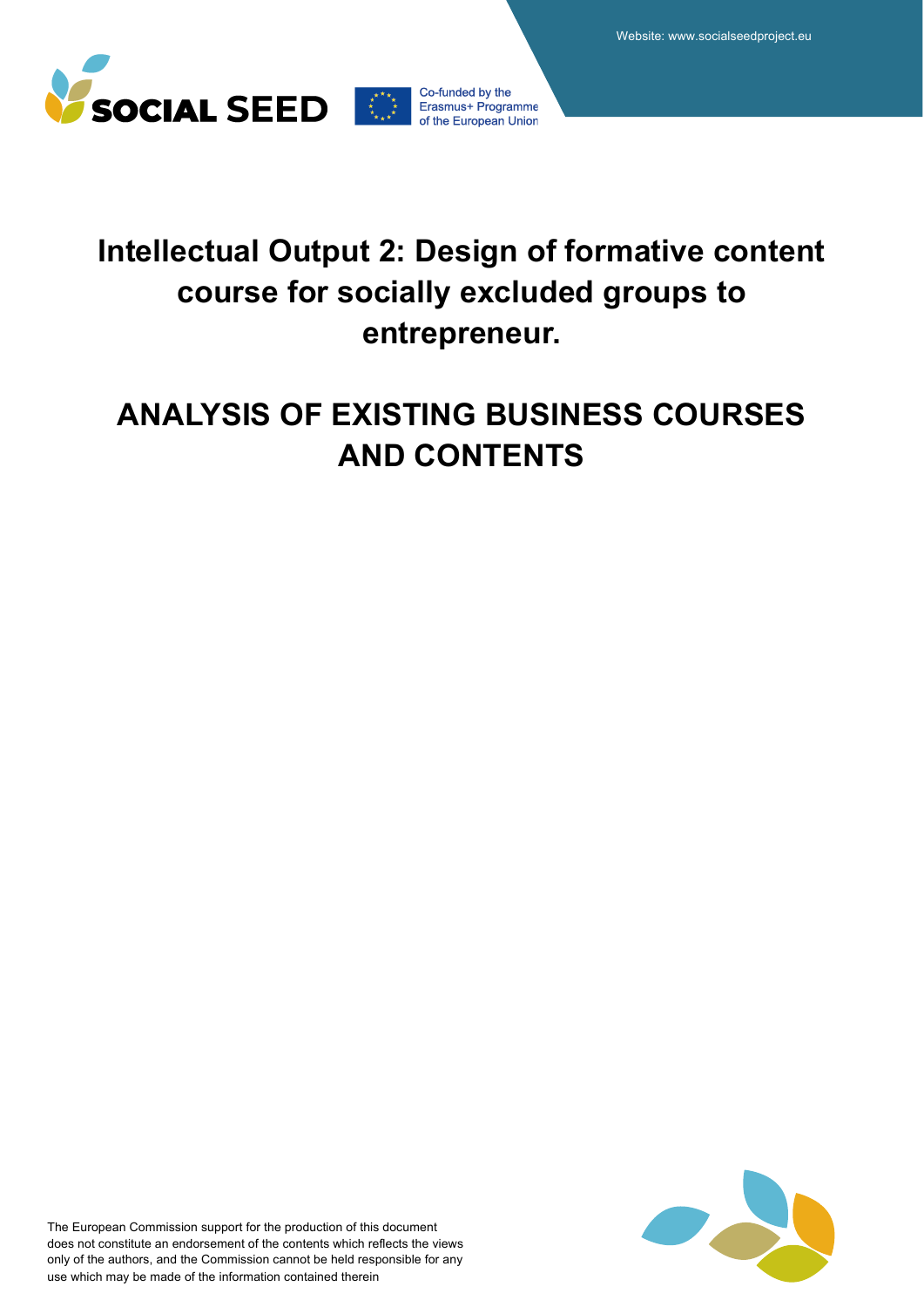



## **TABLE OF CONTENTS**

### **INTRODUCTION**

This activity aims to carry out an analysis of the existing courses aimed for socially excluded groups to entrepreneur. Existing courses will be analysed an upgraded to create adequate knowledge for the needs for those collectives. This will serve to map the current training offering and ensure that the SOCIAL SEED offering does not duplicate existing materials.

For this, a comparison of different existing actions in Spain has been carried out, where the profile to which the training programs are focused has been analysed, as well as the existing content in them.

## **COMPARISON OF COURSES FOR SOCIALLY EXCLUDED GROUPS**

In this section, a comparison of different of the existing courses aimed for socially excluded groups to entrepreneur is made. Initially, different programs promoted by the ESF (European Social Fund) are analysed. After that, an analysis of different existing programs in the Spanish territory is carried out.

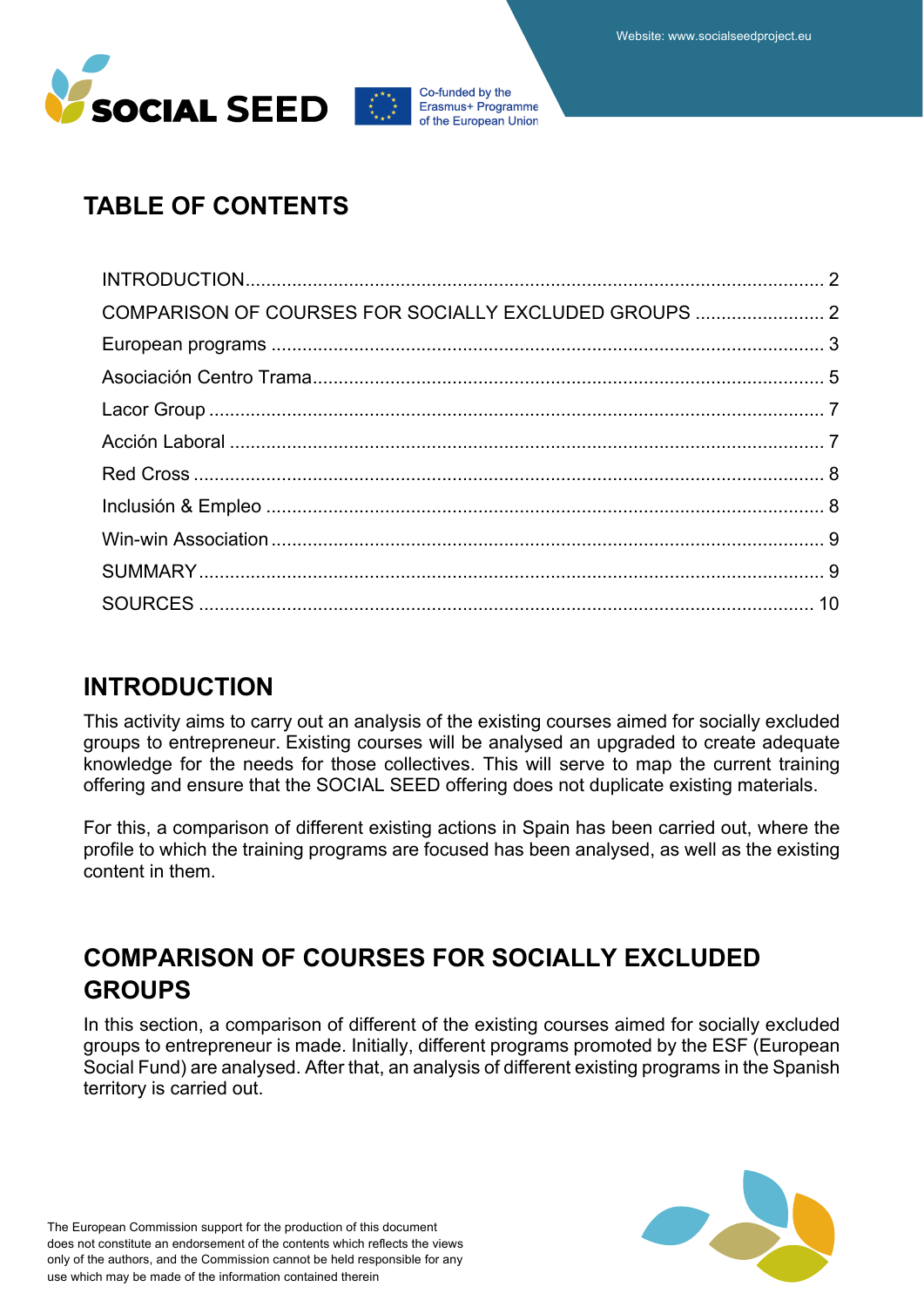

#### **European programs**

Employment is the most effective way of giving people independence, financial security and a sense of belonging. The ESF (*European Social Funds*) finances many thousands of projects to help people in difficulties and those from disadvantaged groups to get skills, to get jobs and have the same opportunities as others do.

By helping individuals and groups who suffer from a disadvantage to get a proper education or find a job, the ESF helps them play a full part in their communities. ESF activities in this field follow four priorities:

- Fighting marginalisation
- Promoting social enterprise
- Supporting local partnerships
- Inclusive approaches

A large part of ESF spending is devoted to combating 'social exclusion'. Social exclusion arises when, for a variety of reasons, an individual, or a group, faces difficulties or discrimination in some aspects of their everyday lives. For example, a disabled man or woman who cannot get a job because employers doubt their abilities – without work they are 'excluded' from a rewarding activity that most of us take for granted.

Ex-offenders, recovering drug abusers, ethnic minorities, recent immigrants with poor language skills, are all examples of disadvantaged and vulnerable groups who are at risk of social exclusion and at risk of poverty that may goes with it. Europe is committed to reducing social exclusion, and the ESF is one of the major instruments for achieving this. It focuses on employment as a means to eliminate discrimination, exclusion and poverty.

Digital support for young people and businesses

Hundreds of young people and companies in Italy are *Crescere in Digitale (Growing In Digital)*, thanks to an innovative project that trains young unemployed people in the latest digital skills and matches them with local businesses.

Digital skills are now some of the most sought-after skills in the world of work. That's why the Italian Union of Chambers of Commerce (Unioncamere) has partnered with technology giant Google to create and run a digital skills project, called *Crescere in Digitale*. So far, the project has helped thousands of young people to learn new skills – and hundreds of businesses to benefit from them.

The *Crescere In Digitale* project offers young NEETs (Not in Education, Employment or Training) a 50-hour online training course covering subjects like website building, social networking and online advertising. After they have completed the training, it matches them with enterprises that want to improve their online presence, giving them the opportunity to work together.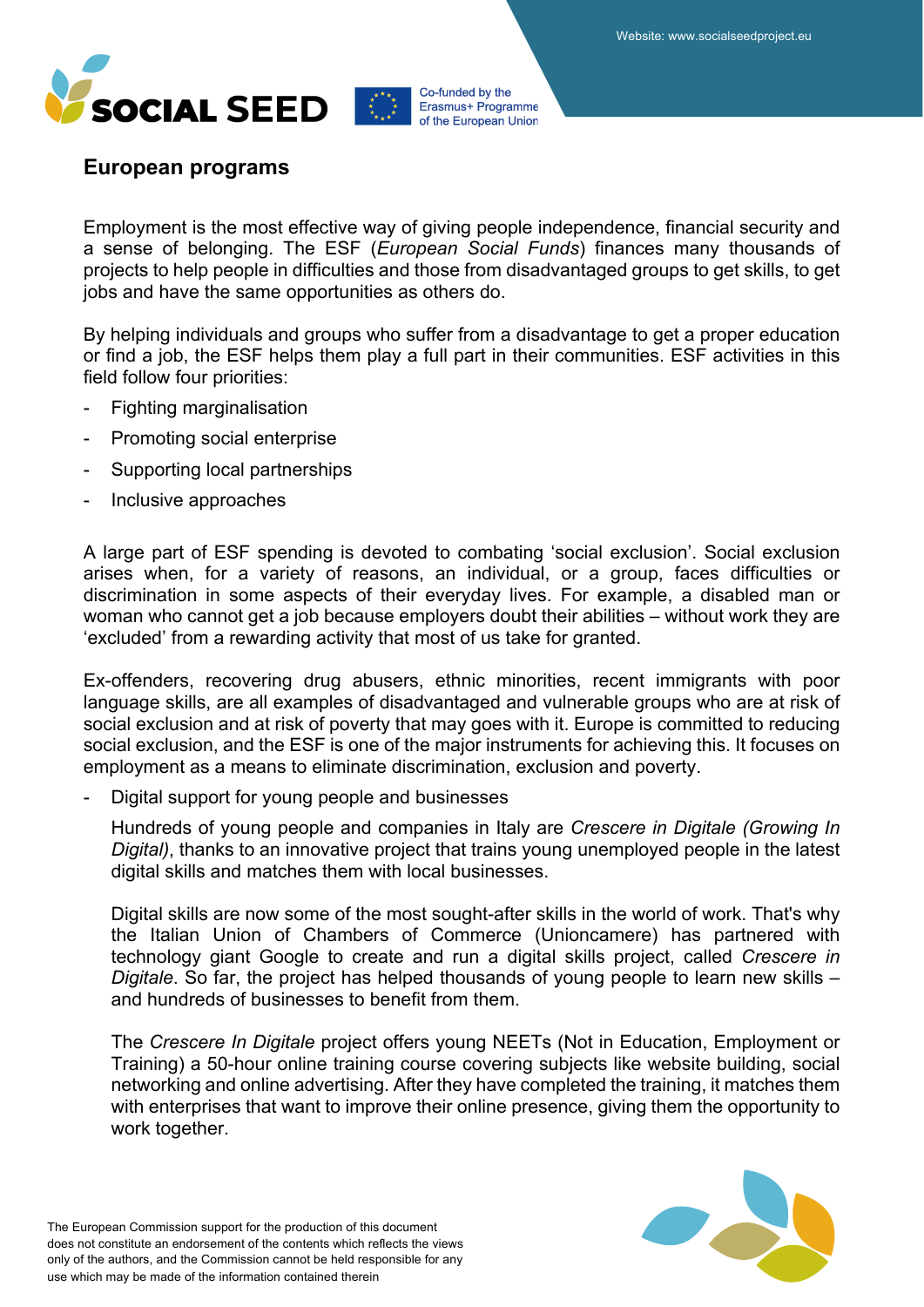

Ways of violence

In the two years between 2012 and 2014, "'Senza più Paura" (No more fear), a project developed by the Piedmont regional authorities and largely financed by European funds, has successfully freed 311 women from domestic violence, human trafficking and prostitution.

A personal welcome, **assistance, safety, guidance, entering the job market and independence** are the main focuses of the programme which includes 17 projects and benefits from the help, skills and support of a network of 122 associations and local bodies.

- Supporting inclusive enterprise

"Thank you, we'll let you know" was a common reply to Joanna Gapsa's job applications when potential employers realised she had three children – and this despite her good qualifications which interested those employers in the first place.

Today, Joanna Gapsa is chairwoman of the 'Sekwens' social cooperative in the region of Łódzkie voivodeship in Poland, a position she acquired by participating in the 'We can achieve more by cooperating' project. It was run by the 'Me-You-Us' Social Support Association which supports people threatened by social exclusion – especially the disabled and the unemployed.

In the project, participants received **training and advice on opening and managing a social enterprise**. Subsequently, four were launched, each with around EUR 5 000 of financial support. Today, they employ 24 people who were at risk of social exclusion, among them Joanna Gapsa.

- Training prepares inmates for working life

Over five years, more than 46,000 inmates in Polish prisons will receive professional training based on local job market needs, thanks to a project from the country's Central Board of Prison Service.

Over the course of five years, more than 46,000 prisoners will receive **training in a range of professional skills directly related to local job market needs**, in areas like construction, catering, gardening, care work, hairdressing, sewing and welding, thanks to the project.

As well as **learning transferable skills directly related to job roles, participants also build on their "soft skills" including time management, interview skills, presentation skills and ways of dealing with negative emotions**. All those who take part also learn basic first aid.

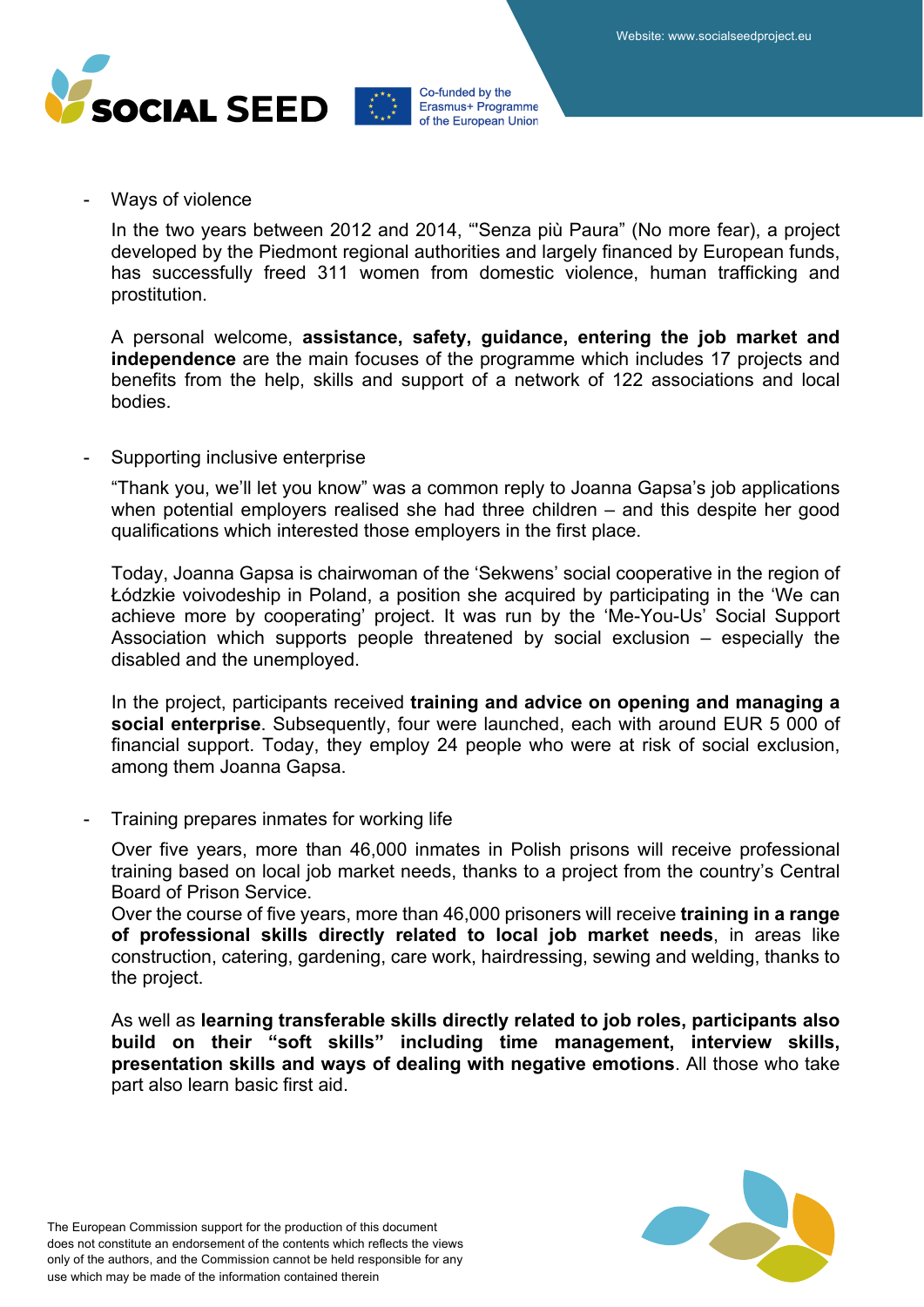

The project prioritises those people who are at particular risk of social exclusion, such as those who have had very little education, or who have been unemployed for a very long time, as well as people with disabilities, to give everyone the best possible chance.

- Building paths for refugees into jobs

Providing asylum seekers and refugees with access to the job market is often not possible in the context of conventional employment advice. 'Jobbrücke', a project in Germany that receives ESF **financing, advises these people, secures them internships, and provides them with both academic education and employment or training**.

The project also aims to sensitize the region's economy to this. When companies recognize the professional potential of refugees for the job market, it is easier for these to have access to employment.

For a targeted, lasting integration of asylum seekers and refugees into the job market, the project team members have developed various methods and strategic approaches, such as a profiling exercise tailored to the situation of refugees to analyse their social and professional skills, an individual help plan, internal course qualifications and individual assistance.

Next, different initiatives in Spain have been analysed, as well as the main characteristics, at the level of training content:

#### **Asociación Centro Trama**

The Support Program for social-labour insertion of Asociación Centro Trama pays comprehensive attention to the processes of social and labour insertion of minors and young people over 16 years of age in a situation of social exclusion: young people in situations of difficulty, risk and / or social conflict. Paying special attention to their individual needs to achieve these goals.

The program promotes access to full citizenship for these young people, by joining the labour market, fostering their autonomy, through training processes and personalized support and structures adapted to their needs.

Through the support program for social-labour insertion, the generation of opportunities for success and second opportunities is pursued:

Achieve higher levels of autonomy, understanding as such the ability to direct their own personal process, emancipate themselves, generate expectations for advancement, define improvement projects, seek personal independence and equality within the society in which we live and reinforce their autonomy, autonomy is not only an economic issue but also one of empowerment, that is, of maturity, personality and self-esteem.

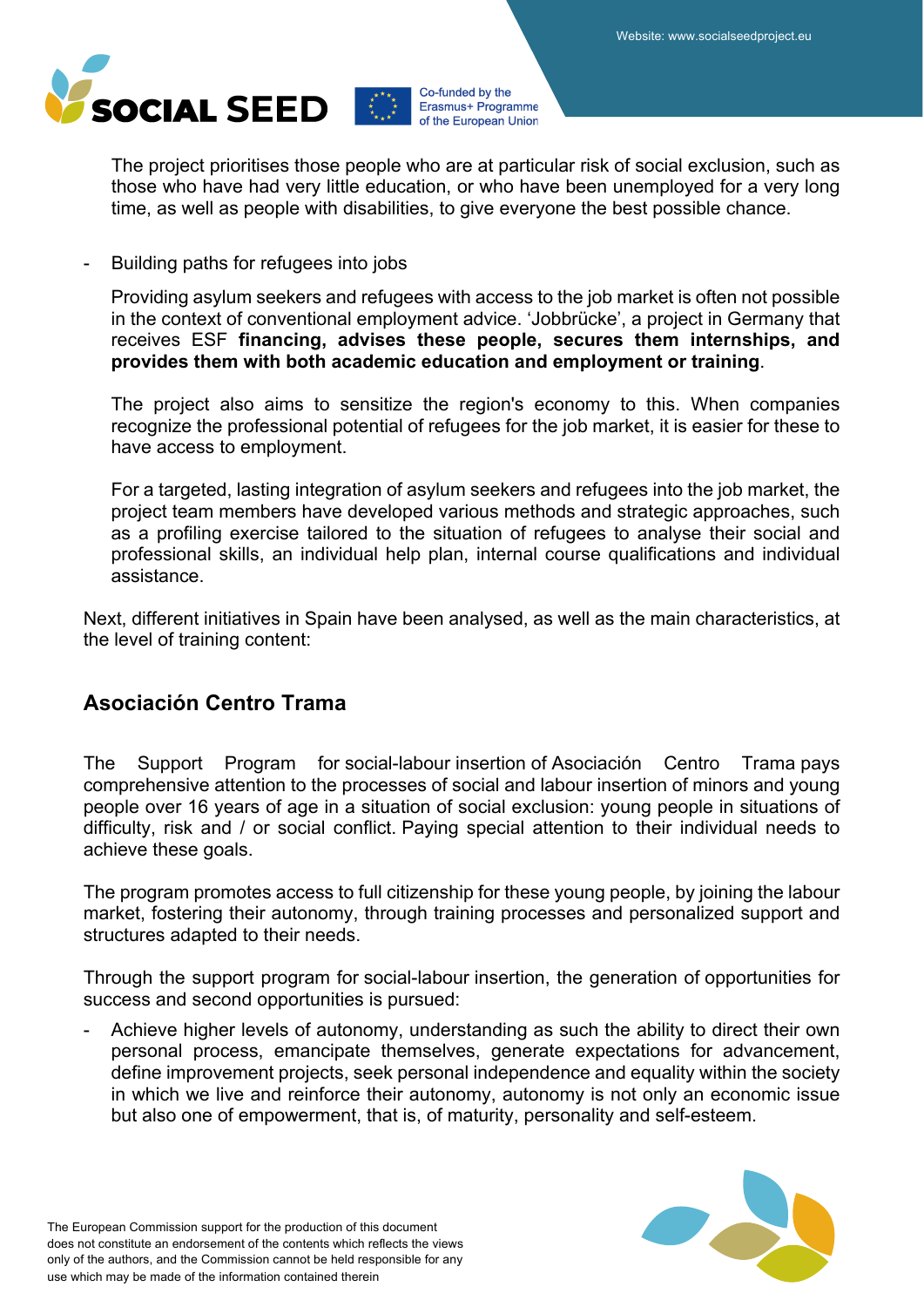

- Encourage their involvement, promote decision-making, accept that they are wrong, respond to their mistakes, help them to appropriate their behaviour and discover how their behaviour affects other people, and they have to learn to take responsibility for it.
- Training for life, which allows social integration, access to opportunities for active incorporation into society.
- Comprehensive development of the person, who can advance in different areas in a balanced way.
- Offer alternatives that allow people to learn to learn, through an action-reflection-action circuit.
- Encourage their self-knowledge, that is, they know what their true possibilities and potential are.
- Strengthen their self-esteem, since it empowers the young person and gives them strength and motivation to advance on their itinerary.
- Awareness of the importance of self-care.
- Motivate to continue training and updating professional skills.
- Develop values of cooperation, solidarity.
- Professional training.
- Provide successful experiences.
- Accompany them: be by their side while they make their way.

The different existing programs in the association are detailed below , as well as the details of the training actions carried out:

- **Orientation program, personal training and pre-employment training.**
- **Occupational, professional and adapted training.**
	- o **Occupational training of other entities.** Training carried out in collaboration with companies and entities external to the resource.
	- o **Training given by the Asociación Centro Trama**. Adaptation of the courses and the knowledge imparted, with the real and specific needs of both the company and the students.
	- o **E- learning training.** Distance training activities developed through electronic technologies, which allow distance learning and training. Trainings are adapted to certain sectors of employment.
	- o **Specific training for companies**. Corporate program where companies work together to undertake tailor-made projects that focus on the professional development of teams.
- **Accompanied Experiential Training Program**: know, learn and undertake.

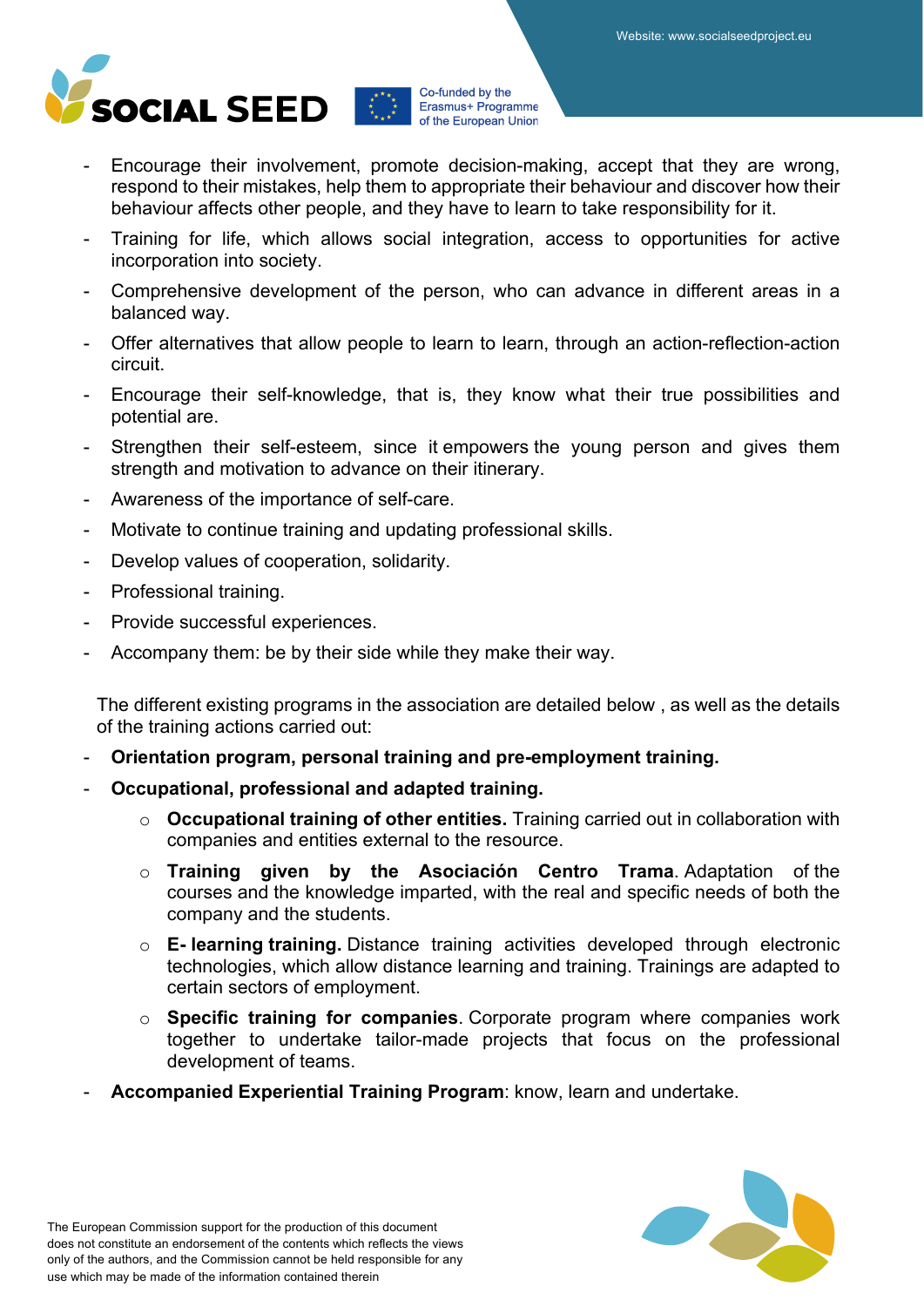

**Labour Intermediation and Monitoring: Business Service Unit and Rapid Response** Network.

Co-funded by the

Erasmus+ Programme of the European Union

- **Digital employment platform.**

#### **Lacor Group**

The **Lacor Group** has participated in a new successful case of employment insertion of personnel for the Auchan Group, with the implementation in the Utebo Training Center (Zaragoza) of three programs during 2017 for people who have already become part of the job bank of this group of supermarkets.

The project began when the Auchan Group told to Lacor Group about their need to hire certain groups of people to work in their stores in the multi-purpose cashier and replacement position.

Through a selection and training process, the Lacor Group helped to insert these people into the labor market. Thus, the students who successfully completed the training became part of the Auchan job bank.

The next step was the **theoretical-practical training** given from Lacor Formación, in the hands of teachers with extensive experience in the logistics and trade sector, as well as in the education of active workers and unemployed personnel. The teachers fully **adapted** the **content to the client's needs**.

A total of 150 hours in which the students learned to know and adapt to the way of working in the supermarket, to correctly apply all food hygiene habits, aspects of excellence in customer service, measures and precautions to avoid risks and accidents or the safe operation of mobile work equipment such as the electric pallet truck and forklift.

#### **Acción Laboral**

**Acción Laboral** is a non-profit organization, which was born as a tool to develop initiatives in cooperation with the Public Administration and Private Companies to provide coverage in the field of Employment and Training to the needs of job seekers of particular difficulty in insertion.

Its main activity is job placement and relocation of unemployed people, especially those defined as priorities in the National Action Plan for Employment, understood as people with disabilities, immigrants, long-term unemployed, young people without qualification, women ...

The Employment Insertion programs are segmented by the regions of Spain and are aimed at a plural group of unemployed people with whom **information, motivation, advice, cross-**

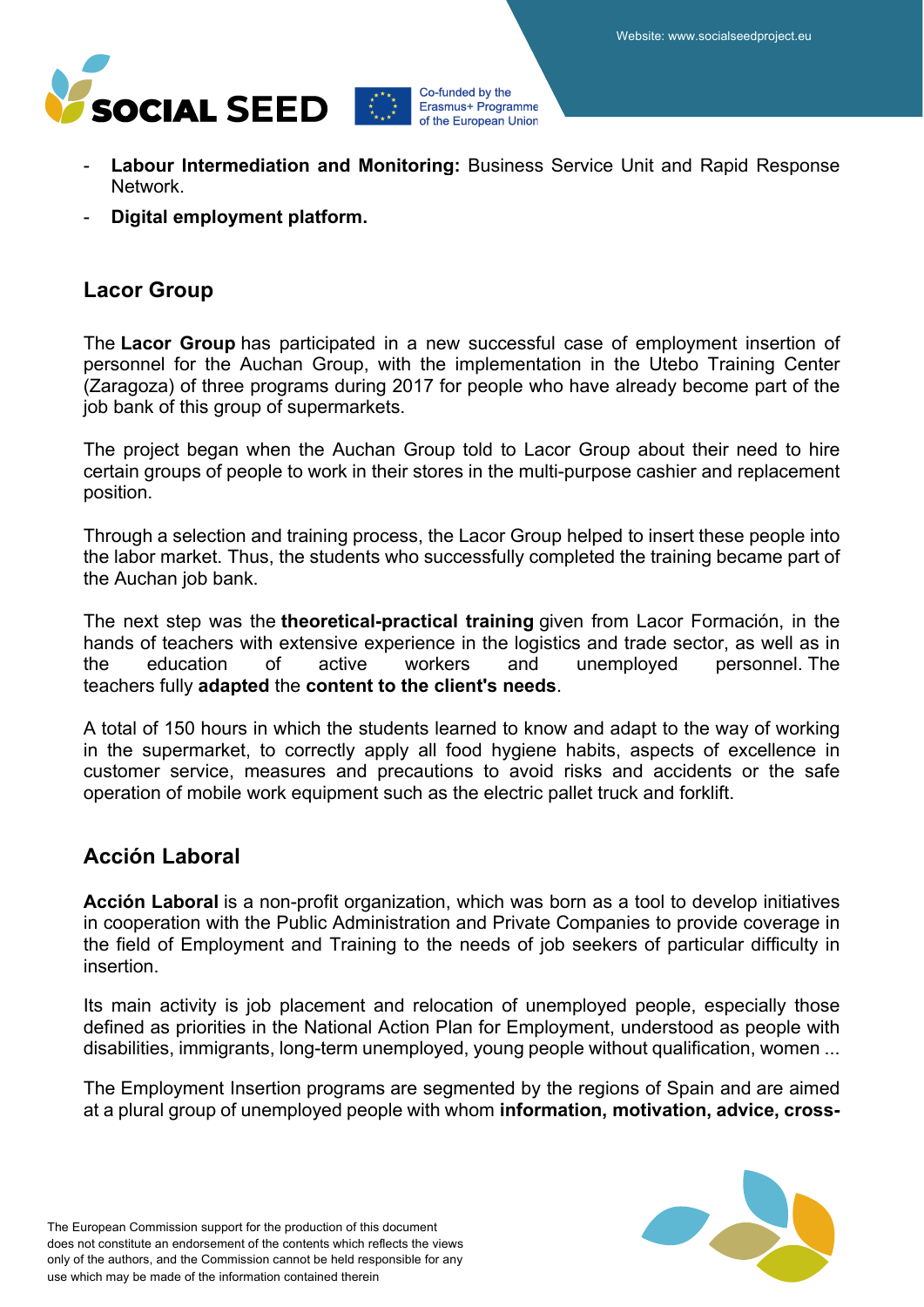

**training, training for insertion, labour market prospecting, transfer of offers, job monitoring and accompaniment in the selection process** .

#### **Red Cross**

Through the **Red Cross,** training courses for inclusion are offered. This type of training tries to promote social inclusion, social participation and improve the employability of people in vulnerable situations, helping to adapt their personal and professional skills to the needs of the job market, through various training actions, ranging from **training actions linked to non-formal education and aimed at children and youth at risk or social difficulty, to training for employment.**

#### **Inclusión & Empleo**

On the other hand, the SEPE (State Public Employment Service) together with the Tripartite Foundation and in collaboration with the entities specialized in the social exclusion groups of all the Autonomous Communities of Spain, have prepared a document containing the measures that they must be taken into account for the training of people at risk of exclusion.

Comprehensive employment plans are programs developed by NGOs that support an individual throughout the job search process.

On the one hand, they help to improve training and social skills, to highlight those points in which the person stands out, as well as to learn job search techniques (how to make a resume or prepare a job interview).

On the other hand, they are in contact with companies that are looking for workers to refer the people who are part of these comprehensive plans.

In general, people with few social skills and little or no support network are helped, thus helping them to increase their chances of accessing a job. The employment plans focus on four actions:

- **Accompaniment and individual social and labour counseling.**
- **Group intervention through computer workshops, interviews, social skills, food handling, etc.**
- **Communication with companies: search for candidates, guided visits to companies and collaboration to train workers.**
- **Work with the support of specialized technicians, in order to maintain the job position.**

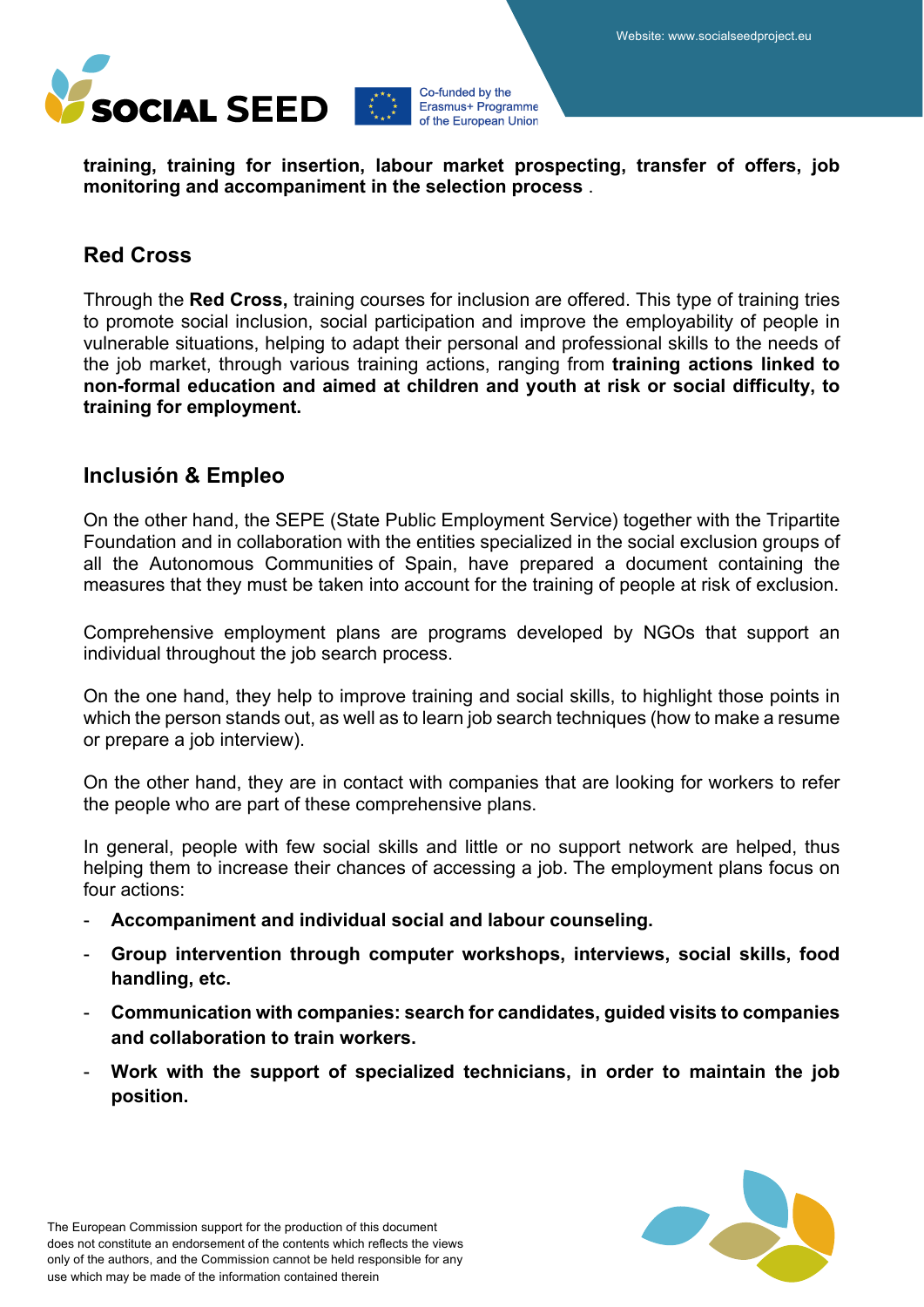

#### **Win-win Association**

An important initiative in Italy is carry out from *Win-Win*, a no profit Association born with the purpose of promote social solidarity through the "win-win" choice for the resolution of basic social conflict, as described by J. Nash in the Game Theory. During the school years 2014/2015 and 2015/2016, the *Win-Win Association*, supported by the *Grameen Italy Foundation*, carried out the project "Promoting Social Business in the Secondary Schools of Emilia Romagna Region", conceived by Professor Luisa Brunori chair and founder of *Win-Win Association*. This training activity was created according to the idea that selfentrepreneurship education and the stimulation of entrepreneurial activity are effective tools to counter the phenomenon of the so-called **NEET Generation** (Not in Education, Employment or Training), as reported by the national and international educational guidelines as well as by the Europe 2020 Strategy for achieving the goal of a smart, sustainable and inclusive economy.

The training course is dedicated to high school students with the main objectives of activating the individual capabilities of subjects, of developing the problem-solving aptitude and supporting young students creative and entrepreneurial process, with particular attention to the social purpose of the activity to be undertaken.

During the activities, led by expert trainers, students are supposed to acquire the knowledge necessary for the conception and design of a Social Business, consistent with the model theorized by Professor Muhammad Yunus based on the need to develop work and to solve social problems: non for profit. The project is divided into distinct phases with the aim of raising students' awareness on the issue of active citizenship and stimulating them to design innovative solutions to the social challenges. Through the analysis of the social needs of the area and of the available resources (financial, human, infrastructural), as well as through the provision of technical tools needed for the definition and design of the business idea, has been pursued the intent of encouraging students' creativity and offer the opportunity to cooperate to prepare a business plan and an economic and financial plan.

According to Professor Luisa Brunori, president of the Win-win Association, it's important to point out that the idea behind the project mentioned above is applicable to all categories of people excluded from the general relational process. With a particular reference to older people, she wants to invite to reflect that the poverty is constituted by the lack of development of resources, both at the level of the populations and at the level of individuals who lose the opportunity to express themselves and contribute to the community as an active part of it. In the specific case of older people, Luisa Brunori said that it's important to recognize their value, offering them the opportunity to be assigned to mutual teaching functions with the youngest to learn other techniques.

#### **SUMMARY**

It is important to highlight that at the European level great efforts are being made to help reintegrate into the labour market personnel at risk of social exclusion. The objective of this

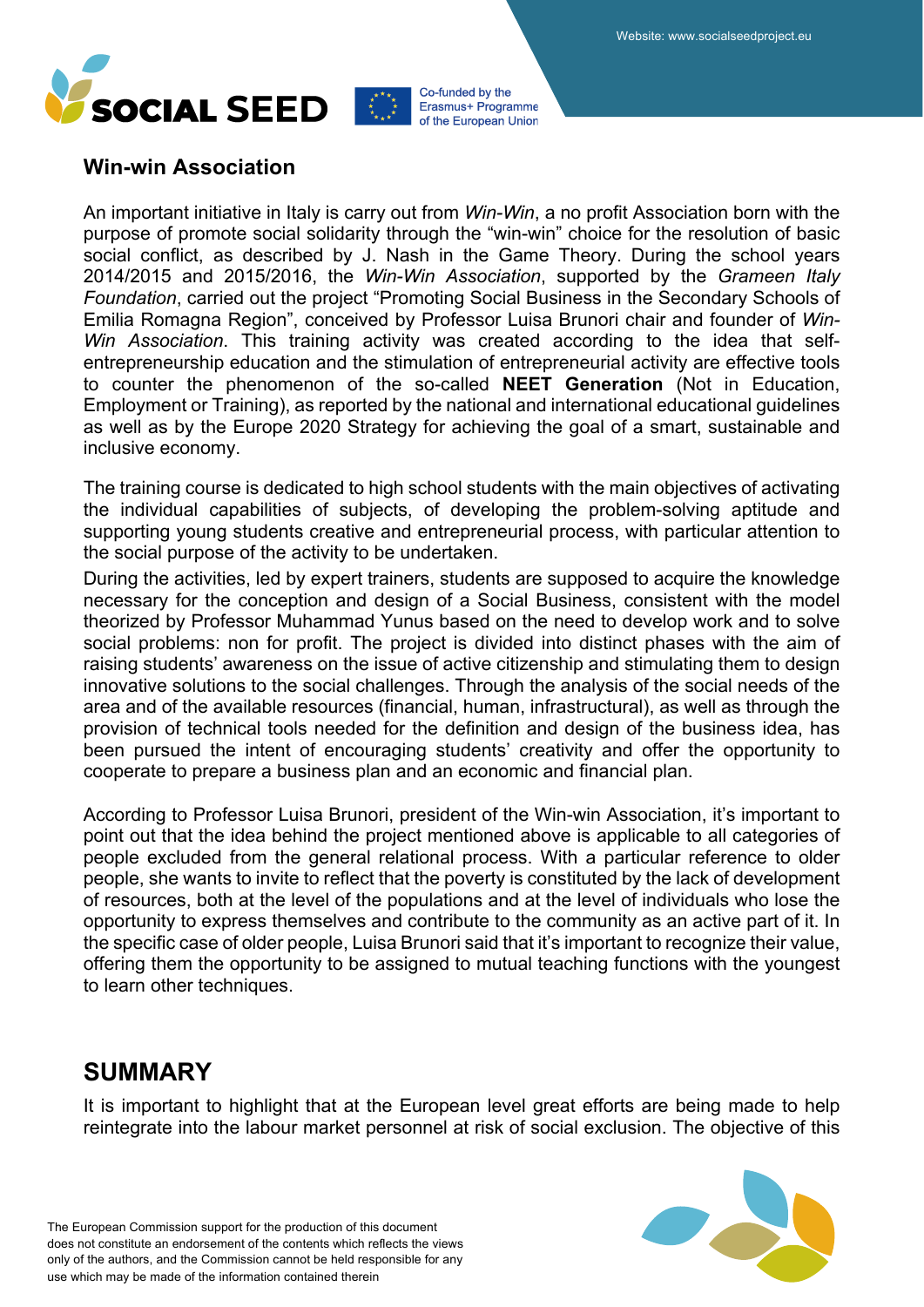

analysis has been focused on analysing the different programs for personnel at risk of exclusion, as well as the content and themes they offer. The main topics that are addressed in the programs are highlighted below:

- In most of the program, there is no static theme, but there is flexibility to adapt to the needs of the participants.
- Depending on the type of group and its situation, there are different types of advice or training:
	- o Contents focused on general information related with the current situation and the possibilities of reintegration.
	- o Contents focused on the person, like motivation, advice, transversal training, social skills.
	- o Contents focused on job opportunities, like training for insertion, prospecting for the labour market, transfer of offers, job monitoring and support in the selection process, e-learning skills, specific training for companies.

In conclusion, it can be highlighted that all the programs seek the reintegration into the labour market of personnel at risk of exclusion. However, it is important to highlight that there are significant differences, at the level of content offered, depending on the type of group that the program is focused on. That is to say, a personalization is carried out so that the programs are as effective as possible to the needs of the groups to which they are focused.

## **SOURCES**

Below are the links to access the programs discussed in the document.

- European Social Fund
	- o Link: https://ec.europa.eu/esf/main.jsp?catId=50&langId=en
- Asociación Centro Trama
	- o Link: http://www.mites.gob.es/es/estrategia-empleojoven/logos/planes/Plan\_Actuacixn\_Centro\_Trama\_541.pdf
- Lacor Group
	- o Link: https://www.lacorformacion.com/grupo-lacor-contribuye-a-la-insercionlaboral-de-personal-en-el-grupo-auchan
- Acción Laboral
	- o Link: https://www.accionlaboral.com/proyectosfiltrados?f%5b0%5d=field\_tipo%3A56